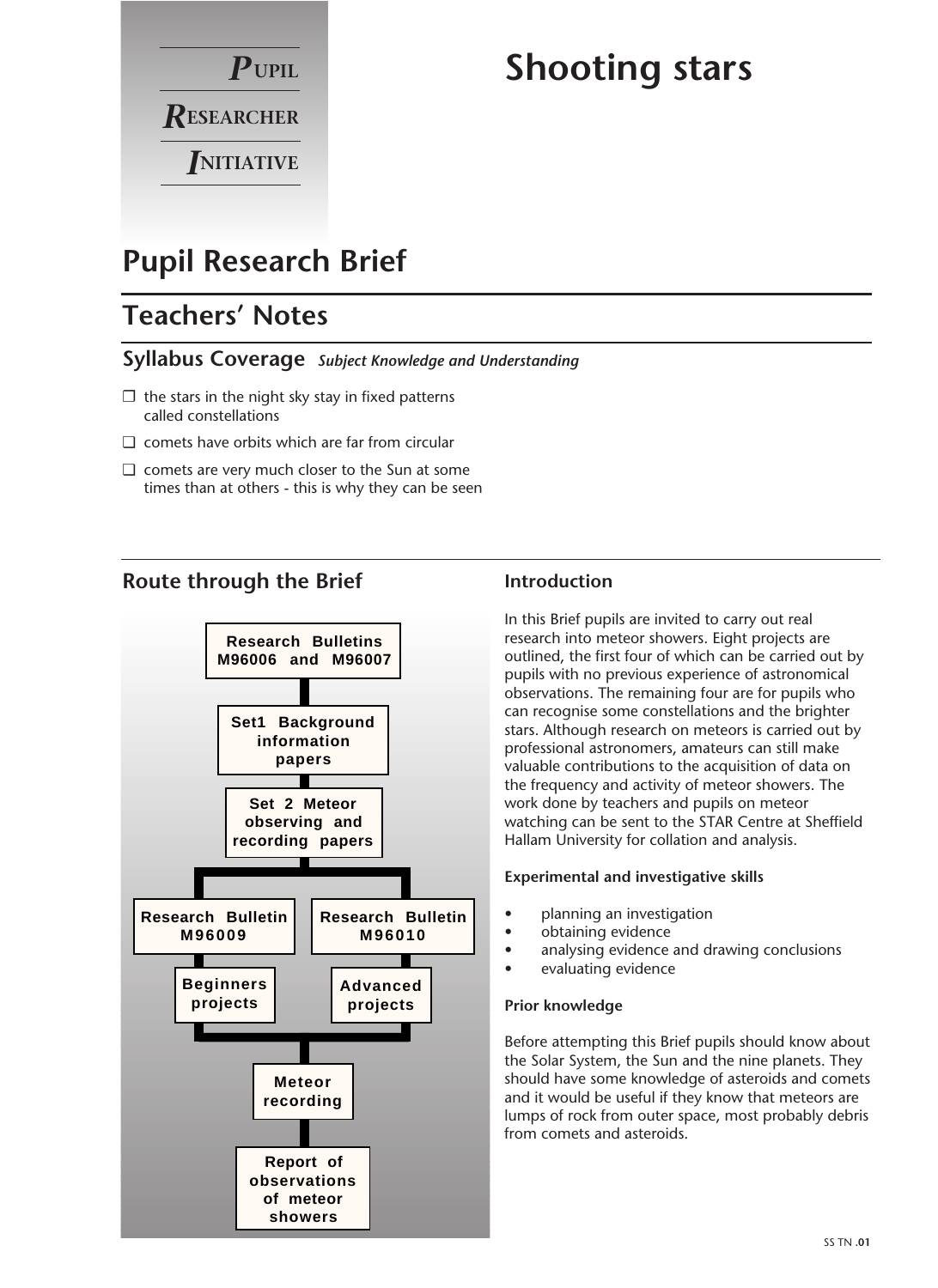## **Teachers' Notes continued**

#### **Running the Brief**

#### **Pupil grouping**

For observing meteor showers pupils need to be at a site that is away from urban light pollution (direct glare from house lights and street lamps). So, for safety they should be in groups of at least three and accompanied by a responsible adult. Reading and planning tasks could be undertaken individually or in pairs or threes.

#### **Timing**

The Brief is likely to require 3 or 4 hours of classroom time, plus observation time out of school hours. This Brief can be used not only as part of an examination course, but also in the context of a science club or astronomy club. Meteor showers are predictable and so the work should be planned to coincide with the peak activity of a particular shower.

#### **Activities**

The teacher should issue the pupils with the **Study Guide** which provides them with a summary of what they should produce as they work through the Brief. It can also act as a checklist for pupils to monitor their own progress. Pupils are issued with the **Research Bulletins M96006** and **M96007**. They should be reminded that these projects will constitute real astronomical research and their reports can be sent to the **STAR Centre** at Sheffield Hallam University. The results will be collated there and an analysis of the results will appear in *PRISM*, the PRI pupil journal, and on the PRI Web site.

Before deciding which project to undertake, pupils should work through one or more of the background information worksheets : **Mechanism of meteor luminosity, Cosmic streakers** and **Ghosts of the Solar System**. These are simulated magazine articles that supply information about meteors, comets and asteroids. Pupils can make notes on these in preparation for their research work. Pupils need to decide between themselves and in consultation with the teacher, which project(s) to choose. **Research Bulletins M96009** and **M96010** should now be handed out. These contain details of the 8 projects pupils can work on.

**Project 1** is a basic meteor watch which can be done on any meteor shower. The Perseids and Geminids are particularly suitable because of their numbers. SS TN **.02**

**Projects 2, 3 and 4** apply the basic observation to particular showers of interest. If pupils can recognise bright stars and constellations and are capable of producing the analysis of results required, they may wish to work on **Projects 5** or **6**. **Projects 7** and **8** are best conducted with the help of a local astronomer or a research student on the **PRI Researchers in Residence scheme**.

**Meteor Watching, Meteor recording** (**1** and **2**) and **Map those meteors** are simulated magazine articles which give pupils information on how to plan and conduct their meteor watch and analyse the data they obtain. These need to be studied closely in the classroom before the observations are carried out. Pupils should be made aware that a cloudy night or bright moonlight can make observation very difficult, if not impossible, and that patience and perseverance are highly desirable qualities for astronomers (and all scientists) to possess. Meteor showers occur over several days as the sheet **Main meteor showers through the year** (Research Bulletin M96008) shows. So there will be several opportunities to make their observations. Pupils should plan their meteor watch carefully. **Meteor Watching** gives them a list of equipment they will need. The teacher should issue pupils with a copy of the **British Astronomical Association Meteor Section Visual Report** for recording their observations.

Once pupils have carried out their meteor watch, they should write a report that includes results, graphs, comments and a description of the meteor watch. The reports can be sent to the STAR Centre where they will form part of a bigger report that will be compiled and published as described earlier.

**Technical details**

see **Meteor Watching** article for a list of equipment.

#### **Safety issues**

PLEASE NOTE: It is also important that you prepare your own risk assessments for the practical work in this Brief in the usual way.

Observations at night in remote and/or otherwise empty premises - children should not work alone and should be supervised by an adult(s).